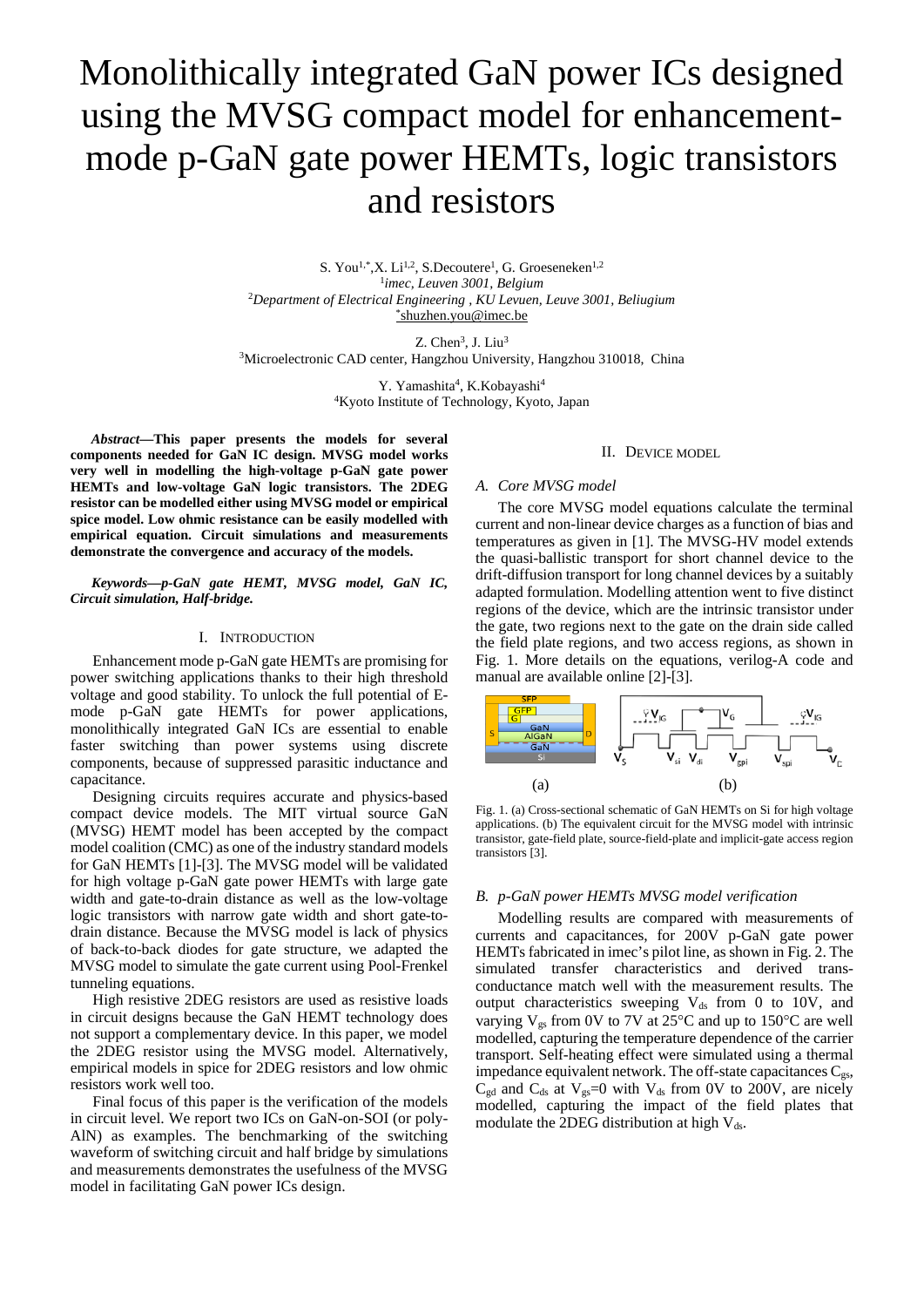

<span id="page-1-0"></span>Fig. 2. MVSG model validation against the 200V power transistor of  $L_g=1.3\mu$ m,  $L_{gd}=6\mu$ m, and  $W_g=36$ mm. (a) Transfer IV curve and transconductance, at  $V_{ds}=0.1V$ , (b) output IV curve at 25°C, (c) output IV curves at V<sub>gs</sub>=7V varying temperature from 25°C to 150°C by step of 25°C, (d) off-state capacitance of device at  $V_{gs}=0$ .

## *C. p-GaN gate leakage simulation*

P-GaN gate HEMTs, fabricated at imec, feature a TiN gate metal on top of the p-GaN layer in order to form a Schottky contact on the p-GaN to 2DEG gate input diode, to reduce the leakage current. Therefore, the gate leakage follows a path along this "back-to-back diode" structure [\[4\].](#page-3-3) The MVSG model lacks the physics for modelling the Schottky-pGaN gate leakage. The model is adapted by taking into account the fact that the gate leakage is dominated by the Schottky metal/p-GaN at  $V_{gs} > 0$ , and the gate leakage is perimeter dependent at  $V_{gs} < 0$ . Both branches can be modelled using Pool-Frenkel tunneling equation (1). The benchmark of the model with the measurement data in [Fig. 3](#page-1-1) shows good overlay of the modelling and measurement results at different temperatures.

$$
J_{PF} \propto E \exp\left(-\frac{q\left(\varphi_B - \sqrt{\frac{qE}{\pi \epsilon}}\right)}{kT}\right) \tag{1}
$$

Where E is the applied electric field,  $\varphi_B$  is the voltage barrier,  $\epsilon$  is the permittivity, T is the temperature, k is the Boltzmann's constant.



<span id="page-1-1"></span>Fig. 3. Gate leakage modelling vs measurement at multiple temperatures. The transistor has  $L_g=1.3\mu$ m,  $L_{gd}=6\mu$ m, and W<sub>g</sub>=36mm.

#### *D. Logic device modelling*

Low-voltage analog/logic transistors are needed for control logic and driving the power transistors. The key factor

to achieve fast switching of the power HEMTs is to monolithically integrate the gate driver using the low-voltage driver transistors with the high-voltage power HEMTs. Therefore, it is also important that the MVSG model can model the low-voltage GaN analog/logic devices. The fabricated low-voltage devices modelled, feature  $W_g$  of 6  $\mu$ m and *L*gd of 1.5 μm. [Fig. 4](#page-1-2) confirms the functionality of the logic devices and accuracy of the MVSG model for the logic devices.



<span id="page-1-2"></span>Fig. 4. MVSG model validation against the logic transistor of  $L_g=1.3 \mu m$ ,  $L_{\text{gd}}=1.5\mu$ m, and W<sub>s</sub>=6 $\mu$ m (a) and (b) Transfer IV curve at V<sub>ds</sub>=0.1V in linear and in logarithmic axis (c) output IV curve at 25°C (d) output IV curves at Vgs=7V varying temperature from 25°C to 150°C by step of 25°C.

# *E. MVSG model for 2DEG resistors*

Modelling attention went to the access region because this region is either a part of the transistor or can be an independent component as a 2DEG resistor for the RTL logic circuits. The access region is modelled as a transistor with implicit-gate. This model is verified using 2DEG resistors with multiple dimensions and at multiple temperatures, shown in [Fig. 5.](#page-1-3) The non-linear behavior of IV curves can be reproduced by simulation using the implicit-gate MVSG model, which is a result of the combined effect of velocity saturation and selfheating.



Fig. 5. MVSG model verification using 2DEG resistors.

# <span id="page-1-3"></span>*F. Alternative spice model for high ohmic resistor (2DEG resistor)*

An alternative model for the 2DEG high ohmic resistor is the classic spice model using empirical equations for voltage non-linearity and temperature dependence. The 2DEG resistor is isolated from other devices by N implantation. Scattering of the N atoms below the active area mask edges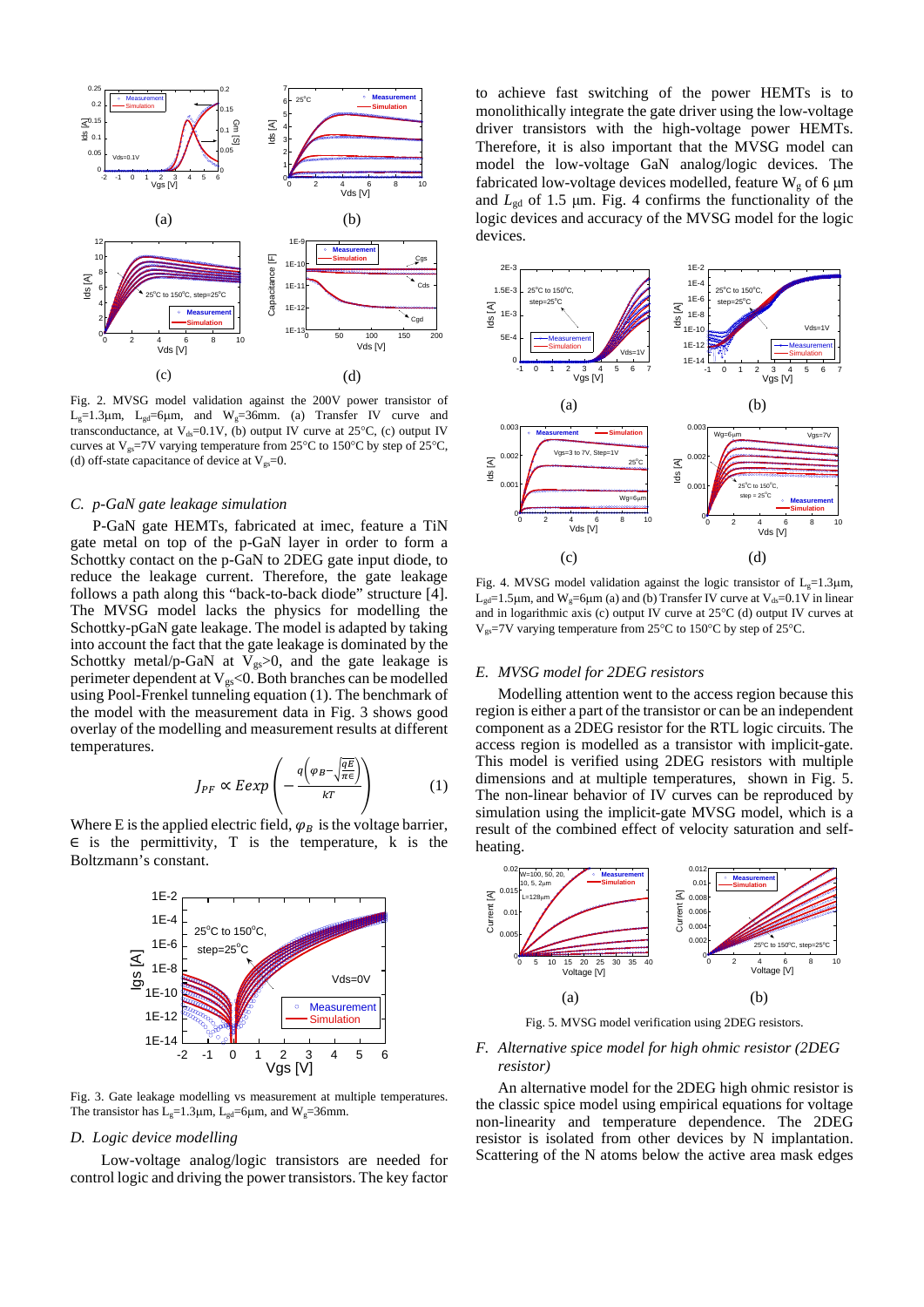causes a reduction in effective width ( $\delta W$ ), which can be determined by (2).

$$
1/R = (W - \delta W)/(2 \cdot R_c + R_{sh} \cdot L) \tag{2}
$$

where R is the total 2DEG resistance,  $R_{sh}$  is the 2DEG sheet resistance,  $R_c$  is the contact resistance, L and W are the length and the width of the 2DEG resistors. From the plotted 1/R vs W, the total width reduction of 2DEG resistor δW is 0.26µm, shown in [Fig. 6\(](#page-2-0)a).

Temperature dependence of the 2DEG resistance can be described by the follow equation (3):

$$
\frac{R(T)}{R_0} = [1 + T_{c1}(T - T_0) + T_{c2}(T - T_0)^2]
$$
(3)

where R<sub>0</sub> is the resistance at T<sub>0</sub>=25°C, T<sub>c1</sub> and T<sub>c2</sub> are the first and second order temperature coefficients of the resistance. As seen in [Fig. 6](#page-2-0) (b), all the measured 2DEG resistors follow the quadratic function in (3). The temperature coefficients can be extracted as  $T_{c1} = 6.38e-3K^{-1}$  and  $T_{c2} = 1.61e-5K^{-2}$ .

Bias dependence of the resistance of the 2DEG resistors follows an empirical function as (4):

$$
\frac{R(V)}{R_0} = [1 + V_{c1} \cdot V + V_{c2} \cdot V^2]
$$
\n(4)

where  $R_0$  is the resistance measured at low bias and  $V_{c1}$  and  $V_{c2}$  are empirical first and second order voltage coefficients.  $V_{c1}$  and  $V_{c2}$  are a function of the length of the resistors, which can be written as (5) and (6).

$$
V_{c1} = J_{c1a}/L + J_{c1b}
$$
\n
$$
V_{c1} = I_{c1a}/L^2 + I_{c1b}/L + I_{c1c}
$$
\n(5)

 $V_{c2} = J_{c2a}/L^2 + J_{c2b}/L + J_{c2c}$  (6) where  $J_{c1a}$ ,  $J_{c1b}$ ,  $J_{c2a}$ ,  $J_{c2b}$  and  $J_{c2c}$  are fitting parameters, L is the length of the 2DEG resistor. As a result, the first order voltage coefficient can be expressed as:

$$
V_{c1} = \max(0.5316/L - 0.012, C) \tag{7}
$$

where C is the clamping parameter and equals to  $0.0016 \, \mathrm{V}^{-1}$ . The fitting parameter can be extracted  $J_{c2a} = -0.365$  m<sup>2</sup>·V<sup>-2</sup>,  $J_{c2b}$ =0.121 m⋅V<sup>-2</sup> and  $J_{c2c}$ =7e-4 V<sup>-2</sup>. The fitting results in Fig. [6](#page-2-0) (c) and (d) show that the empirical model has a good agreement with the measured resistance.



<span id="page-2-0"></span>Fig. 6. Measurement vs modelling of 2DEG resistors (a) 1/R vs W to determine the encroachment δw (b) Temperature dependence (c) and (d) bias dependent.

## *G. Low ohmic resistor model*

Some circuits require a resistor with very low value, e.g. for gate stabilization. The metal layer used to fabricate ohmic contacts has an attractive sheet resistance. For these low ohmic resistors, the same model equations (2) to (7) are used. The width encroachment  $\delta W$  is -0.41µm, which is a result of the sloped edge of the ohmic metal line. The coefficients modelling the temperature dependence of the resistance are  $T_{c1}=1.6e-3K^{-1}$  and  $T_{c2}=0$ . Bias dependence of the resistance can be described as

$$
\frac{R(V)}{R_0} = \left[1 + \left(\frac{1.23}{\text{L}} - 0.00471\right)V + \left(\frac{24.7}{\text{L}^2} + \frac{8.46}{\text{L}} - 0.035\right)V^2\right].
$$

 $\begin{array}{c} \begin{array}{c} \text{R}_0 \\ \text{Good agreement of the model with the measurement results} \end{array} \end{array}$ is shown i[n Fig. 7.](#page-2-1)



(c)

<span id="page-2-1"></span>Fig. 7. Measurement vs modelling of low ohmic resistors (a) 1/R vs W to determine the encroachment δw (b) Temperature dependence (c) bias dependent.

## III. CIRCUIT LEVEL VERIFACTION

Co-integration of power devices in a half-bridge configuration, requires a modification of the GaN-on-Si technology, as the Si substrate is a common back-gate for the low-side and high-side power devices [5]. GaN-on-SOI or GaN-on-polyAlN substrates have a thin silicon layer on top of a buried oxide on a carrier wafer. The buried oxide together with oxide filled deep trench isolation, as shown in the schematic cross-section of Fig. 8, allows to locally contact the thin Si layer for each power device, logic block or driver stage to fully suppress the back-gating effect, and to reduce the coupling of the switching noise of the power transistors into the sensitive logic and analog blocks.

With the models described above for the high-voltage power transistors, low voltage logic and analog transistors and drivers, high-ohmic and low-ohmic resistors, monolithic integrated power systems can be simulated.



Fig. 8. Schematic cross-section of GaN-on-SOI (or poly-AlN) with deep trench isolation

In this section, we will verify our models on circuit level with 2 examples. [Fig. 9](#page-3-4) (a) shows as a first example the proposed GaN IC of [\[6\],](#page-3-5) comprising of a power HEMT with two-stage integrated driver. [Fig. 9](#page-3-4) (c) shows the overlay of